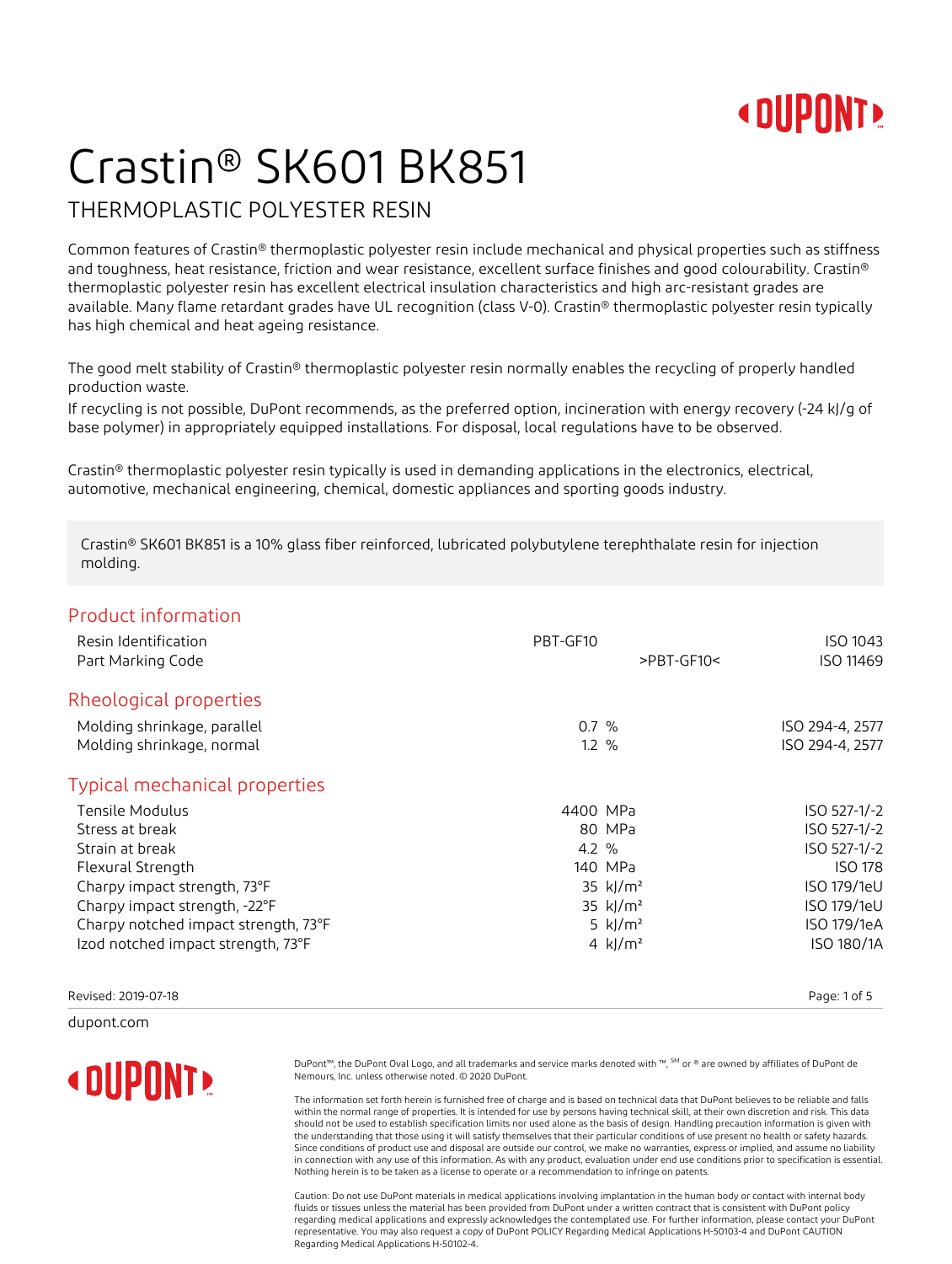

# Crastin® SK601 BK851

THERMOPLASTIC POLYESTER RESIN

| Poisson's ratio                               | $0.36 -$               |                                              |
|-----------------------------------------------|------------------------|----------------------------------------------|
| <b>Thermal properties</b>                     |                        |                                              |
| Melting temperature, 18°F/min                 | 225 °C                 | ISO 11357-1/-3                               |
| Temp. of deflection under load, 260 psi       | 180 °C                 | ISO 75-1/-2                                  |
| RTI, electrical, 30mil                        | 130 °C                 | <b>UL 746B</b>                               |
| RTI, electrical, 60mil                        | 130 °C                 | <b>UL 746B</b>                               |
| RTI, electrical, 120mil                       | 130 °C                 | <b>UL 746B</b>                               |
| RTI, electrical, 240mil                       | 130 °C                 | <b>UL 746B</b>                               |
| RTI, impact, 30mil                            | 115 °C                 | <b>UL 746B</b>                               |
| RTI, impact, 60mil                            | 115 °C                 | <b>UL 746B</b>                               |
| RTI, impact, 120mil                           | 115 °C                 | <b>UL 746B</b>                               |
| RTI, impact, 240mil                           | 115 °C                 | <b>UL 746B</b>                               |
| RTI, strength, 30mil                          | 120 °C                 | <b>UL 746B</b>                               |
| RTI, strength, 60mil<br>RTI, strength, 120mil | 120 °C<br>120 °C       | <b>UL 746B</b><br><b>UL 746B</b>             |
| RTI, strength, 240mil                         | 120 °C                 | <b>UL 746B</b>                               |
|                                               |                        |                                              |
| Flammability                                  |                        |                                              |
| Burning Behav. at 60mil nom. thickn.          | HB class               | IEC 60695-11-10                              |
| Thickness tested                              | $1.5$ mm               | IEC 60695-11-10                              |
| UL recognition                                | yes -                  | <b>UL 94</b>                                 |
| Burning Behav. at thickness h                 | HB class               | IEC 60695-11-10                              |
| Thickness tested                              | $3$ mm                 | IEC 60695-11-10                              |
| UL recognition                                | yes -                  | <b>UL 94</b>                                 |
| Oxygen index                                  | 20 %<br>$B -$          | ISO 4589-1/-2                                |
| <b>FMVSS Class</b>                            | 36 mm/min              | ISO 3795 (FMVSS 302)<br>ISO 3795 (FMVSS 302) |
| Burning rate, Thickness 1 mm                  |                        |                                              |
| <b>Electrical properties</b>                  |                        |                                              |
| Comparative tracking index                    | 250                    | <b>IEC 60112</b>                             |
| Other properties                              |                        |                                              |
| Density                                       | 1370 kg/m <sup>3</sup> | <b>ISO 1183</b>                              |
|                                               |                        |                                              |
|                                               |                        |                                              |
|                                               |                        |                                              |

Revised: 2019-07-18 Page: 2 of 5

dupont.com

### **« DUPONT!**

DuPont™, the DuPont Oval Logo, and all trademarks and service marks denoted with ™, SM or ® are owned by affiliates of DuPont de Nemours, Inc. unless otherwise noted. © 2020 DuPont.

The information set forth herein is furnished free of charge and is based on technical data that DuPont believes to be reliable and falls within the normal range of properties. It is intended for use by persons having technical skill, at their own discretion and risk. This data should not be used to establish specification limits nor used alone as the basis of design. Handling precaution information is given with the understanding that those using it will satisfy themselves that their particular conditions of use present no health or safety hazards. Since conditions of product use and disposal are outside our control, we make no warranties, express or implied, and assume no liability in connection with any use of this information. As with any product, evaluation under end use conditions prior to specification is essential. Nothing herein is to be taken as a license to operate or a recommendation to infringe on patents.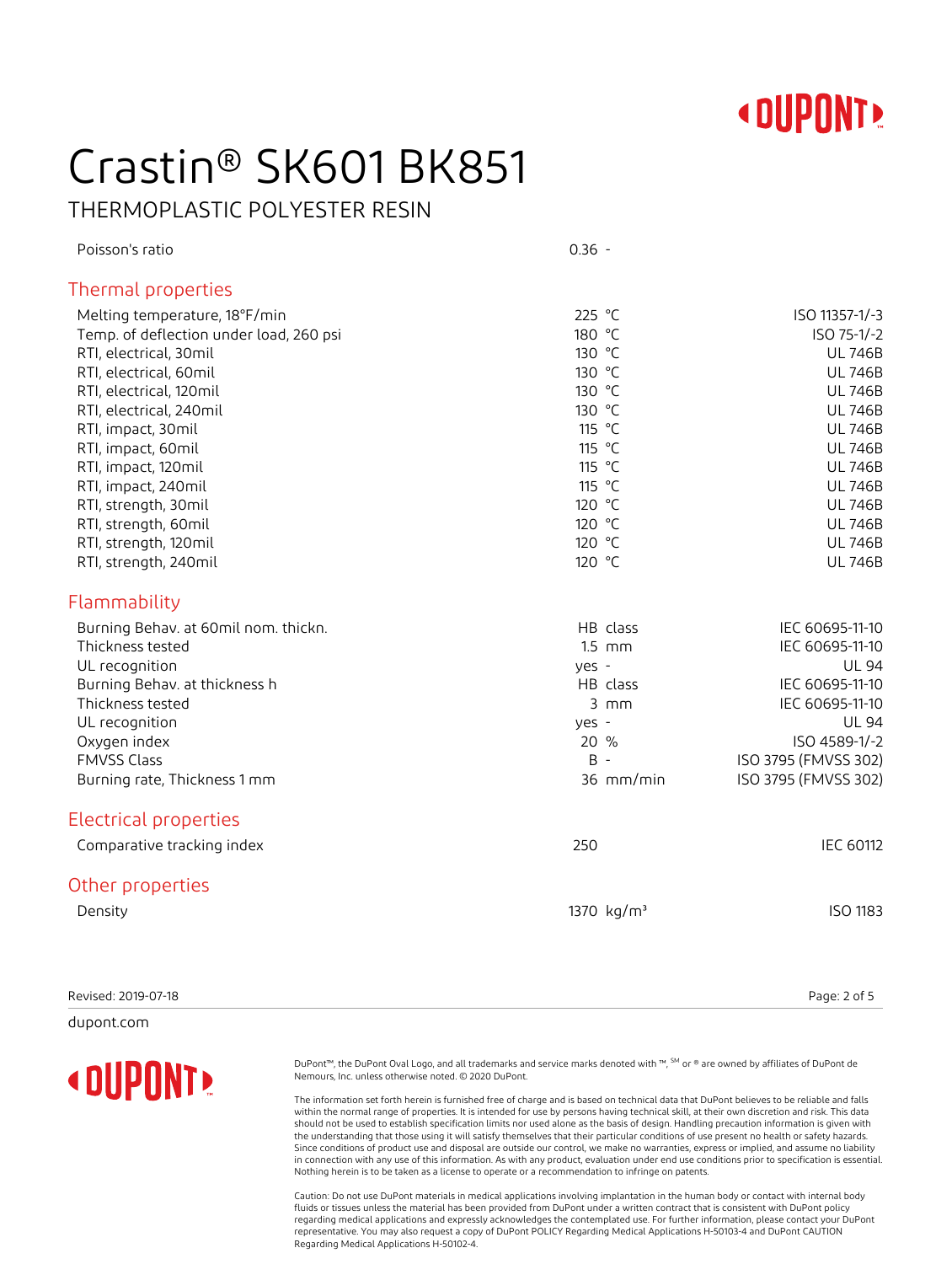

# Crastin® SK601 BK851

THERMOPLASTIC POLYESTER RESIN

#### VDA Properties

| Emission of organic compounds   |                 | $72 \mu gC/g$ | <b>VDA 277</b> |
|---------------------------------|-----------------|---------------|----------------|
| Odor test                       |                 | 3 class       | <b>VDA 270</b> |
| Fogging, G-value (condensate)   |                 | $0.1$ mg      | ISO 6452       |
| Injection                       |                 |               |                |
| Drying Recommended              | yes             |               |                |
| Drying Temperature              | 120 $\degree$ C |               |                |
| Drying Time, Dehumidified Dryer | $2 - 4 h$       |               |                |
| Processing Moisture Content     | ≤0.04 $%$       |               |                |
| Melt Temperature Optimum        | 250 $°C$        |               |                |
| Min. melt temperature           | 240 °C          |               |                |
| Max. melt temperature           | 260 °C          |               |                |
| Mold Temperature Optimum        | 80 $°C$         |               |                |
| Min. mold temperature           | 30 $°C$         |               |                |
| Max. mold temperature           | 130 $\degree$ C |               |                |
| Hold pressure range             |                 | ≥60 MPa       |                |
| Hold pressure time              |                 | $3 \,$ s/mm   |                |
| Back pressure                   | As low as MPa   |               |                |
|                                 | possible        |               |                |
| Ejection temperature            | 170 °C          |               |                |
|                                 |                 |               |                |

#### Characteristics

Processing **Injection Molding** 

#### Chemical Media Resistance

#### Acids

- $\blacktriangleright$  Acetic Acid (5% by mass), 23°C
- Citric Acid solution (10% by mass), 23°C
- Lactic Acid (10% by mass), 23°C
- X Hydrochloric Acid (36% by mass), 23°C
- $\boldsymbol{\times}$  Nitric Acid (40% by mass), 23°C
- X Sulfuric Acid (38% by mass), 23°C
- $\boldsymbol{\times}$  Sulfuric Acid (5% by mass), 23°C
- X Chromic Acid solution (40% by mass), 23°C

Revised: 2019-07-18 Page: 3 of 5

dupont.com



DuPont™, the DuPont Oval Logo, and all trademarks and service marks denoted with ™, SM or ® are owned by affiliates of DuPont de Nemours, Inc. unless otherwise noted. © 2020 DuPont.

The information set forth herein is furnished free of charge and is based on technical data that DuPont believes to be reliable and falls within the normal range of properties. It is intended for use by persons having technical skill, at their own discretion and risk. This data should not be used to establish specification limits nor used alone as the basis of design. Handling precaution information is given with the understanding that those using it will satisfy themselves that their particular conditions of use present no health or safety hazards. Since conditions of product use and disposal are outside our control, we make no warranties, express or implied, and assume no liability in connection with any use of this information. As with any product, evaluation under end use conditions prior to specification is essential. Nothing herein is to be taken as a license to operate or a recommendation to infringe on patents.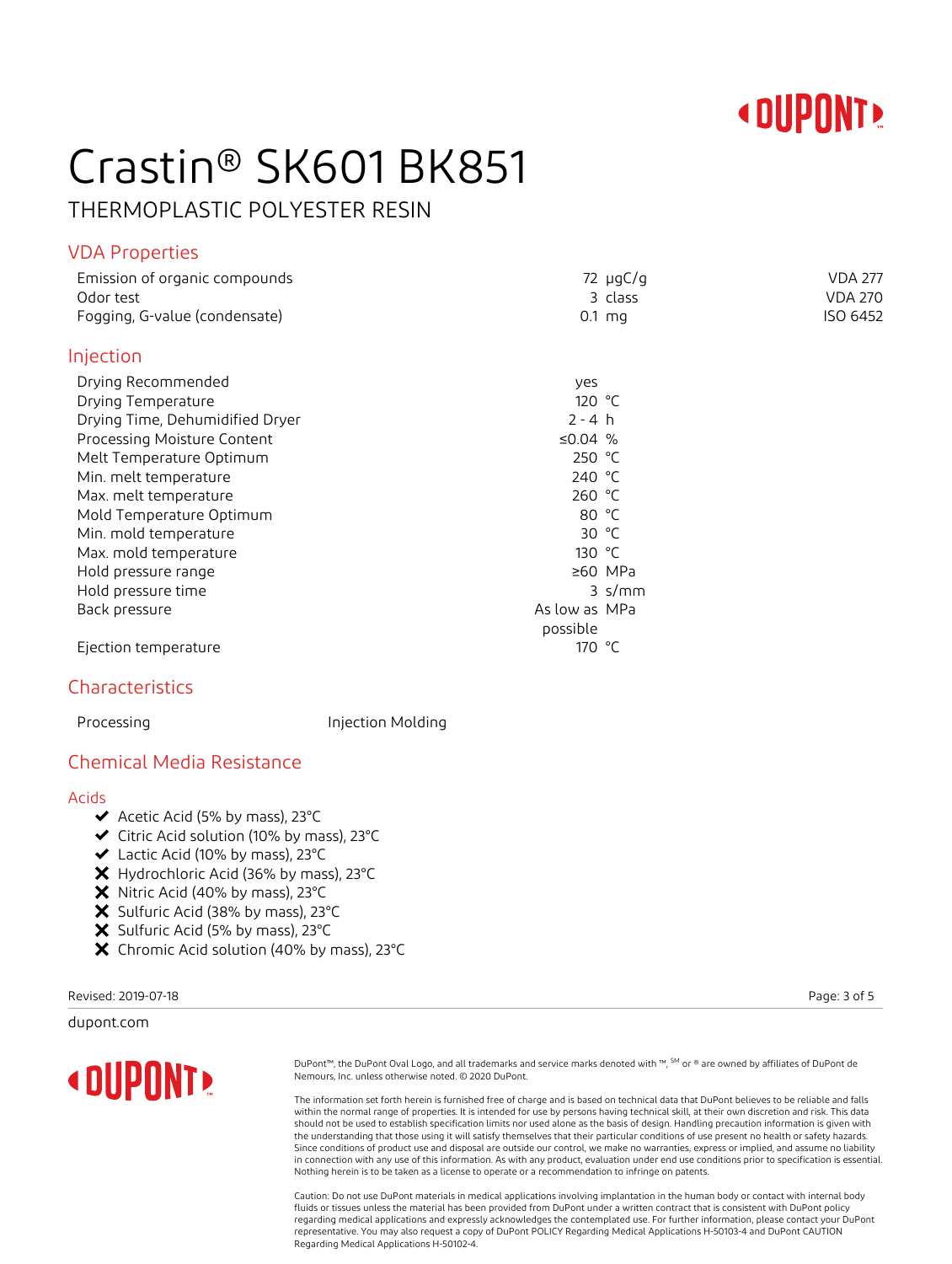### **« DUPONT!**

# Crastin® SK601 BK851

#### THERMOPLASTIC POLYESTER RESIN

#### Bases

- X Sodium Hydroxide solution (35% by mass), 23°C
- $\blacktriangleright$  Sodium Hydroxide solution (1% by mass), 23°C
- Ammonium Hydroxide solution (10% by mass), 23°C

#### Alcohols

- ◆ Isopropyl alcohol, 23°C
- ◆ Methanol, 23°C
- Ethanol, 23°C

#### Hydrocarbons

- n-Hexane, 23°C
- ◆ Toluene, 23°C
- iso-Octane, 23°C

#### Ketones

◆ Acetone, 23°C

#### **Ethers**

Diethyl ether, 23°C

#### Mineral oils

- ◆ SAE 10W40 multigrade motor oil, 23°C
- X SAE 10W40 multigrade motor oil, 130°C
- X SAE 80/90 hypoid-gear oil, 130°C
- ◆ Insulating Oil, 23°C

#### Standard Fuels

- $X$  ISO 1817 Liquid 1 E5, 60°C
- X ISO 1817 Liquid 2 M15E4, 60°C
- $X$  ISO 1817 Liquid 3 M3E7, 60°C
- $\bm{\times}$  ISO 1817 Liquid 4 M15, 60°C
- ◆ Standard fuel without alcohol (pref. ISO 1817 Liquid C), 23°C
- Standard fuel with alcohol (pref. ISO 1817 Liquid 4), 23°C
- Diesel fuel (pref. ISO 1817 Liquid F), 23°C
- Diesel fuel (pref. ISO 1817 Liquid F), 90°C
- Diesel fuel (pref. ISO 1817 Liquid F), >90°C

Revised: 2019-07-18 Page: 4 of 5

#### dupont.com

**« DUPONT »** 

DuPont™, the DuPont Oval Logo, and all trademarks and service marks denoted with ™, SM or ® are owned by affiliates of DuPont de Nemours, Inc. unless otherwise noted. © 2020 DuPont.

The information set forth herein is furnished free of charge and is based on technical data that DuPont believes to be reliable and falls within the normal range of properties. It is intended for use by persons having technical skill, at their own discretion and risk. This data should not be used to establish specification limits nor used alone as the basis of design. Handling precaution information is given with the understanding that those using it will satisfy themselves that their particular conditions of use present no health or safety hazards. Since conditions of product use and disposal are outside our control, we make no warranties, express or implied, and assume no liability in connection with any use of this information. As with any product, evaluation under end use conditions prior to specification is essential. Nothing herein is to be taken as a license to operate or a recommendation to infringe on patents.